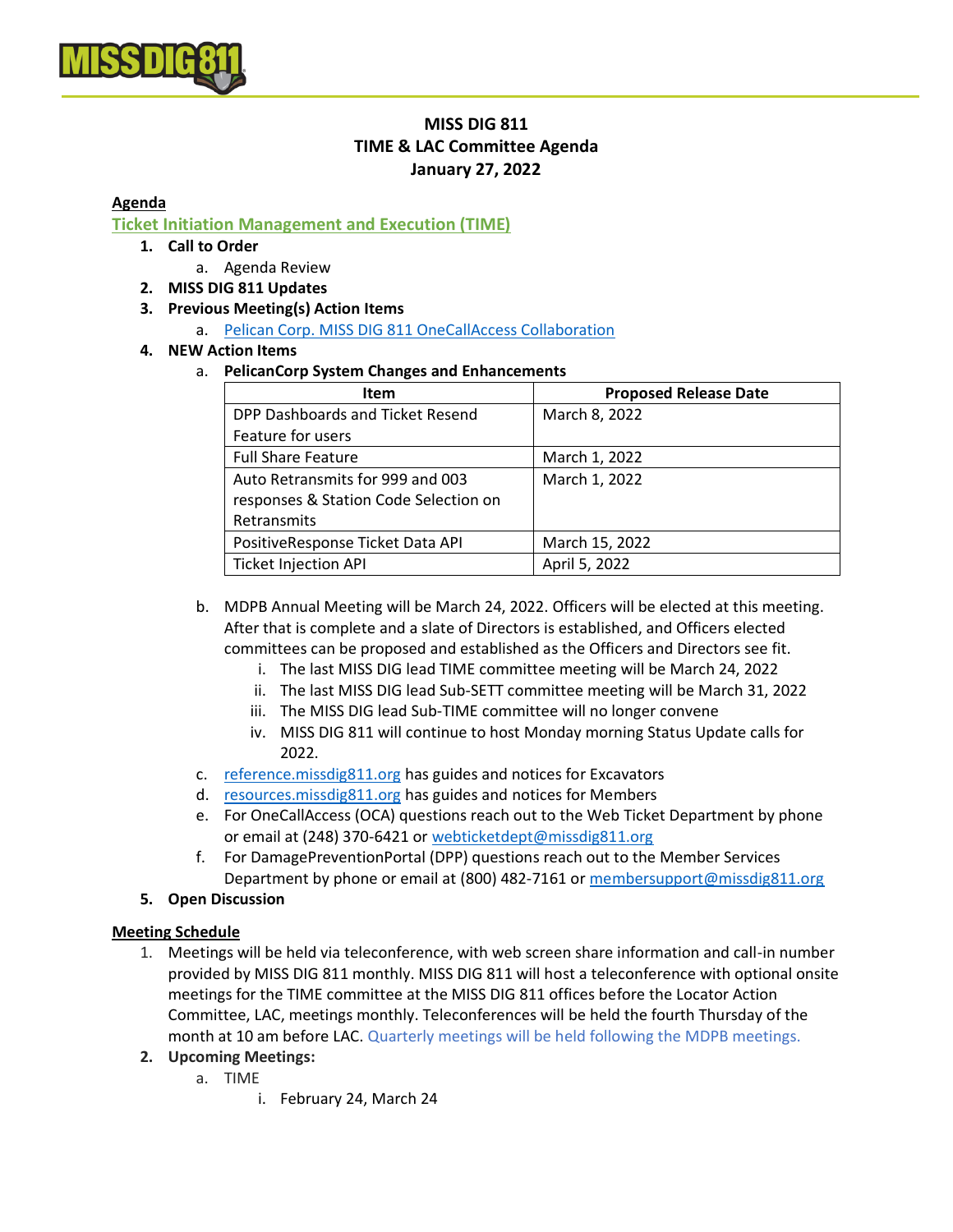

- b. Sub-SETT
	- i. February 3, February 10, February 17, March 3, March 10, March 17, March 31

### **Locator Action Committee (LAC)**

- Top Locating Issues
	- o Retransmits and Lack of Response
- Private Locating Update
- Locator Staffing
- Conflict Resolution

Adjourn